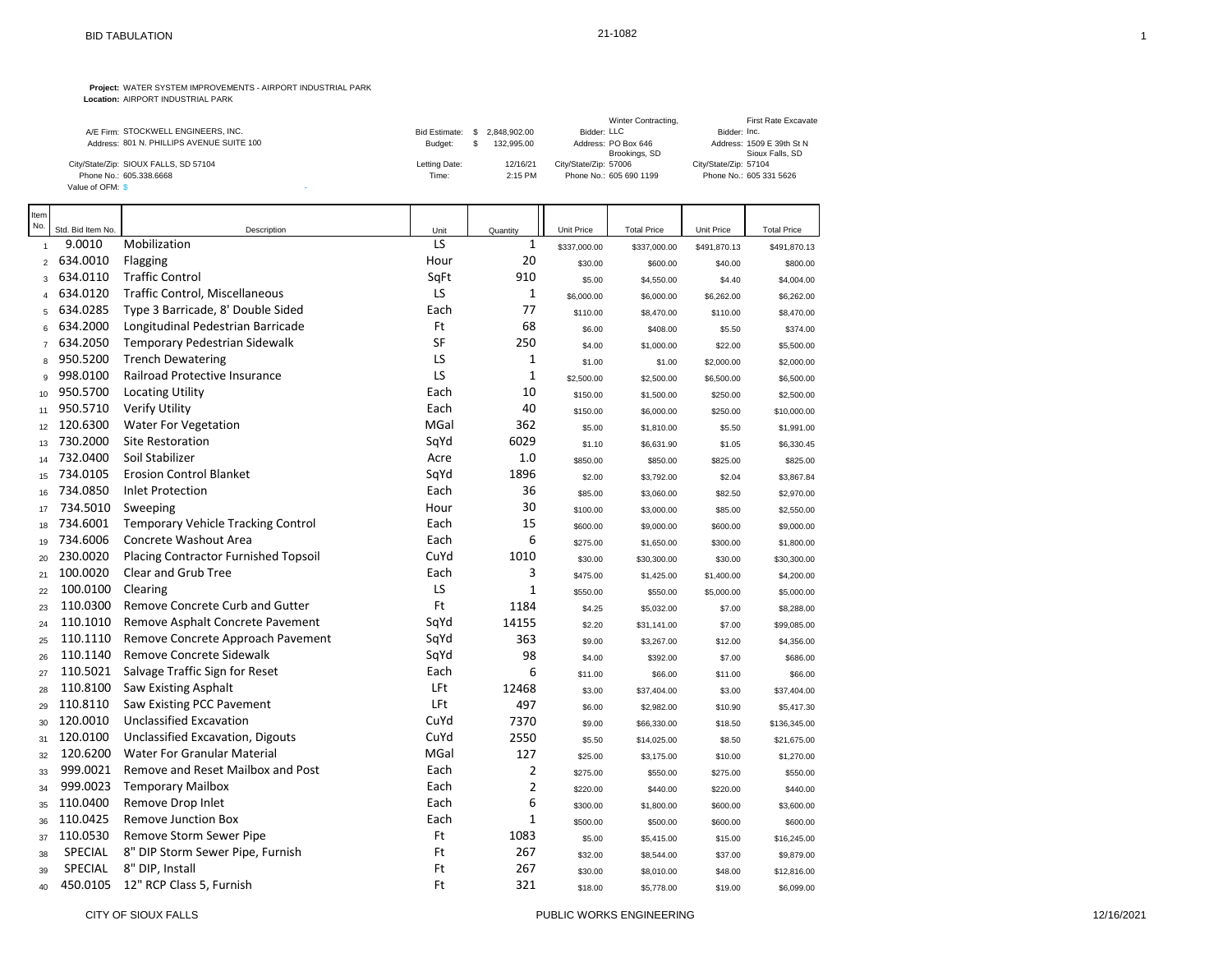|                                           |                      |              | Winter Contracting,     | First Rate Excavate       |
|-------------------------------------------|----------------------|--------------|-------------------------|---------------------------|
| A/E Firm: STOCKWELL ENGINEERS, INC.       | <b>Bid Estimate:</b> | 2.848.902.00 | Bidder: LLC             | Bidder: Inc.              |
| Address: 801 N. PHILLIPS AVENUE SUITE 100 | Budget:              | 132.995.00   | Address: PO Box 646     | Address: 1509 E 39th St N |
|                                           |                      |              | Brookings, SD           | Sioux Falls, SD           |
| City/State/Zip: SIOUX FALLS, SD 57104     | Letting Date:        | 12/16/21     | City/State/Zip: 57006   | City/State/Zip: 57104     |
| Phone No.: 605.338.6668                   | Time:                | $2:15$ PM    | Phone No.: 605 690 1199 | Phone No.: 605 331 5626   |
| Value of OFM: \$                          |                      |              |                         |                           |

| Item<br>No. |                               |                                                |            |                     |                          |                    |                        |                    |
|-------------|-------------------------------|------------------------------------------------|------------|---------------------|--------------------------|--------------------|------------------------|--------------------|
|             | Std. Bid Item No.<br>450.0110 | Description                                    | Unit<br>Ft | Quantity<br>321     | Unit Price               | <b>Total Price</b> | Unit Price             | <b>Total Price</b> |
| 41          | 450.0143                      | 12" RCP, Install<br>24" RCP Class 3, Furnish   | Ft         | 32                  | \$35.00                  | \$11,235.00        | \$49.00                | \$15,729.00        |
| 42          |                               |                                                |            | 32                  | \$55.00                  | \$1,760.00         | \$60.00                | \$1,920.00         |
| 43          | 450.0150                      | 24" RCP, Install                               | Ft         | $\mathbf{1}$        | \$45.00                  | \$1,440.00         | \$63.00                | \$2,016.00         |
| 44          | 450.0700                      | RCP Tee, Furnish                               | Each       |                     | \$1,550.00               | \$1,550.00         | \$1,586.00             | \$1,586.00         |
| 45          | 450.0701                      | RCP Tee, Install                               | Each       | $\mathbf{1}$        | \$350.00                 | \$350.00           | \$850.00               | \$850.00           |
| 46          | 450.2016                      | 24" RCP Flared End, Furnish                    | Each       | 2<br>$\overline{2}$ | \$550.00                 | \$1,100.00         | \$583.00               | \$1,166.00         |
| 47          | 450.2017                      | 24" RCP Flared End, Install                    | Each       |                     | \$400.00                 | \$800.00           | \$350.00               | \$700.00           |
| 48          | 450.3003                      | 18" RCP Arch Class 3, Furnish                  | Ft         | 616                 | \$47.00                  | \$28,952.00        | \$49.00                | \$30,184.00        |
| 49          | 450.3010                      | 18" RCP Arch, Install                          | Ft         | 616                 | \$40.00                  | \$24,640.00        | \$67.00                | \$41,272.00        |
| 50          | 450.3304                      | 18" RCP Arch Bend, Furnish                     | Each       | 2                   | \$1,300.00               | \$2,600.00         | \$1,324.00             | \$2,648.00         |
| 51          | 450.3305                      | 18" RCP Arch Bend, Install                     | Each       | 2                   | \$400.00                 | \$800.00           | \$650.00               | \$1,300.00         |
| 52          | 462.0100                      | Class M6 Concrete                              | CuYd       | 11.87               | \$1,350.00               | \$16,024.50        | \$1,056.00             | \$12,534.72        |
| 53          | 480.0100                      | <b>Reinforcing Steel</b>                       | Lb         | 1279                | \$4.00                   | \$5,116.00         | \$2.04                 | \$2,609.16         |
| 54          | <b>SPECIAL</b>                | Pipe Connection to Existing Structure          | Each       | 5                   | \$1,500.00               | \$7,500.00         | \$800.00               | \$4,000.00         |
| 55          | <b>SPECIAL</b>                | <b>Raise Junction Box</b>                      | Each       | 6                   | \$3,800.00               | \$22,800.00        | \$1,980.00             | \$11,880.00        |
| 56          | <b>SPECIAL</b>                | Storm Sewer Spot Repair                        | Each       | 1                   | \$2,000.00               | \$2,000.00         | \$3,000.00             | \$3,000.00         |
| 57          | <b>SPECIAL</b>                | Salvage and Reset Drop Inlet Lid               | Each       | $\overline{2}$      | \$400.00                 | \$800.00           | \$1,600.00             | \$3,200.00         |
| 58          | 670.1100                      | Type Y Manhole Frame and Lid                   | Each       | $\mathbf{1}$        | \$475.00                 | \$475.00           | \$495.00               | \$495.00           |
|             | 670.1240                      | Type B Frame and Grate Assembly - Right & Left | Each       | 2                   |                          |                    |                        |                    |
| 59          |                               | Flange                                         |            |                     | \$<br>1,800.00           | \$3,600.00         | 1,650.00<br>- \$       | \$3,300.00         |
| 60          | 670.1300                      | Type Area Inlet Frame and Grate Assembly       | Each       | 2                   | ${\mathbb S}$<br>800.00  | \$1,600.00         | $\mathbb{S}$<br>759.00 | \$1,518.00         |
| 61          | 670.1500                      | Frame and Cover-Type 2 Junction Box            | Each       | $\overline{2}$      | $\mathbb S$<br>700.00    | \$1,400.00         | 567.00<br>- \$         | \$1,134.00         |
| 62          | 110.1462                      | Remove Water Manhole                           | Each       | 2                   | ${\mathbb S}$<br>250.00  | \$500.00           | - \$<br>850.00         | \$1,700.00         |
| 63          | 110.1910                      | Remove Fire Hydrant                            | Each       | 16                  | s<br>500.00              | \$8,000.00         | 450.00<br>- \$         | \$7,200.00         |
| 64          | 110.1960                      | Remove Valve Box                               | Each       | 21                  | s<br>100.00              | \$2,100.00         | - \$<br>300.00         | \$6,300.00         |
| 65          | 110.1970                      | <b>Remove Water Main</b>                       | Ft         | 864                 | ${\mathbb S}$<br>5.00    | \$4,320.00         | <b>S</b><br>8.00       | \$6,912.00         |
| 66          | 900.0200                      | 4" C900 DR 18 PVC Water Main                   | Ft         | 344                 | $\mathbb S$<br>40.00     | \$13,760.00        | \$<br>27.00            | \$9,288.00         |
| 67          | 900.0201                      | 6" C900 DR 18 PVC Water Main                   | Ft         | 707                 | s<br>50.00               | \$35,350.00        | -S<br>36.00            | \$25,452.00        |
| 68          | 900.0202                      | 8" C900 DR 18 PVC Water Main                   | Ft         | 2357                | s<br>60.00               | \$141,420.00       | 50.00<br>- \$          | \$117,850.00       |
| 69          | 900.0204                      | 12" C900 DR 18 PVC Water Main                  | Ft         | 3363                | $$\mathbb{S}$$<br>85.00  | \$285,855.00       | - \$<br>77.00          | \$258,951.00       |
| 70          | 900.0206                      | 20" C900 DR 18 PVC Water Main                  | Ft         | 46                  | $\mathbb S$<br>225.00    | \$10,350.00        | \$<br>181.00           | \$8,326.00         |
| 71          | 900.0301                      | 6" Restrained Joint PVC Pipe                   | Ft         | 387                 | $\mathbb S$<br>60.00     | \$23,220.00        | - \$<br>23.00          | \$8,901.00         |
| 72          | 900.0400                      | Valve Box                                      | Each       | 4                   | \$<br>300.00             | \$1,200.00         | - \$<br>400.00         | \$1,600.00         |
| 73          | 900.0401                      | 4" MJ Gate Valve with Box                      | Each       | 6                   | \$<br>1,000.00           | \$6,000.00         | $\mathbf s$<br>994.00  | \$5,964.00         |
| 74          | 900.0402                      | 6" MJ Gate Valve with Box                      | Each       | 20                  | $\mathbb{S}$<br>1,300.00 | \$26,000.00        | 1,171.00<br>- \$       | \$23,420.00        |
| 75          | 900.0403                      | 8" MJ Gate Valve with Box                      | Each       | 11                  | $\mathbb S$<br>1,700.00  | \$18,700.00        | - \$<br>1,546.00       | \$17,006.00        |
| 76          | 900.0405                      | 12" MJ Gate Valve with Box                     | Each       | 9                   | $\mathbb S$<br>2,500.00  | \$22,500.00        | - \$<br>2,582.00       | \$23,238.00        |
| 77          | 900.0451                      | Valve Box Extension                            | Each       | $\mathbf{1}$        | \$<br>200.00             | \$200.00           | 242.00<br>- \$         | \$242.00           |
| 78          | 900.0452                      | Valve Box Replacement                          | Each       | 7                   | S<br>300.00              | \$2,100.00         | 1,338.00<br>- \$       | \$9,366.00         |
| 79          | 900.0500                      | 4" MJ Elbow 11.25/22.5/45 Degree               | Each       | 2                   | \$<br>400.00             | \$800.00           | \$<br>364.00           | \$728.00           |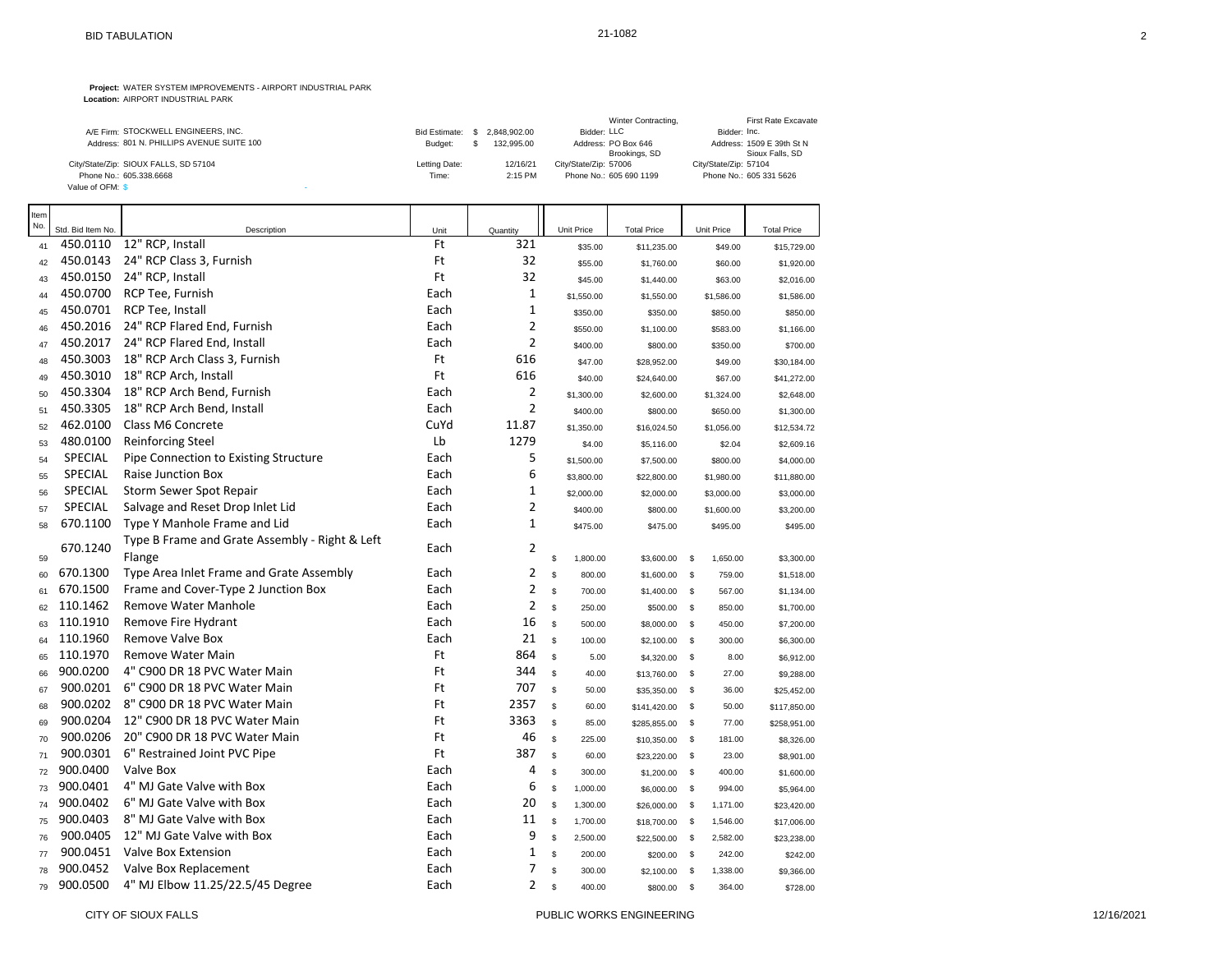|                                           |                      |              | Winter Contracting,     | First Rate Excavate       |
|-------------------------------------------|----------------------|--------------|-------------------------|---------------------------|
| A/E Firm: STOCKWELL ENGINEERS, INC.       | <b>Bid Estimate:</b> | 2.848.902.00 | Bidder: LLC             | Bidder: Inc.              |
| Address: 801 N. PHILLIPS AVENUE SUITE 100 | Budget:              | 132.995.00   | Address: PO Box 646     | Address: 1509 E 39th St N |
|                                           |                      |              | Brookings, SD           | Sioux Falls, SD           |
| City/State/Zip: SIOUX FALLS, SD 57104     | Letting Date:        | 12/16/21     | City/State/Zip: 57006   | City/State/Zip: 57104     |
| Phone No.: 605.338.6668                   | Time:                | $2:15$ PM    | Phone No.: 605 690 1199 | Phone No.: 605 331 5626   |
| Value of OFM: \$                          |                      |              |                         |                           |

| Item<br>No. | Std. Bid Item No. | Description                       | Unit | Quantity       | Unit Price              | <b>Total Price</b> |              | Unit Price | <b>Total Price</b> |
|-------------|-------------------|-----------------------------------|------|----------------|-------------------------|--------------------|--------------|------------|--------------------|
| 80          | 900.0501          | 6" MJ Elbow 11.25/22.5/45 Degree  | Each | 4              | \$<br>500.00            | \$2,000.00         | $\mathbb{S}$ | 342.00     | \$1,368.00         |
| 81          | 900.0502          | 8" MJ Elbow 11.25/22.5/45 Degree  | Each | 9              | \$<br>650.00            | \$5,850.00         | <b>S</b>     | 377.00     | \$3,393.00         |
| 82          | 900.0504          | 12" MJ Elbow 11.25/22.5/45 Degree | Each | 17             | \$<br>900.00            | \$15,300.00        | \$           | 574.00     | \$9,758.00         |
| 83          | 900.0600          | 4" MJ Elbow 90 Degree             | Each | $\mathbf{1}$   | \$<br>400.00            | \$400.00           | <b>S</b>     | 306.00     | \$306.00           |
| 84          | 900.0601          | 6" MJ Elbow 90 Degree             | Each | 5              | \$<br>550.00            | \$2,750.00         | \$           | 360.00     | \$1,800.00         |
| 85          | 900.0602          | 8" MJ Elbow 90 Degree             | Each | 5              | \$<br>700.00            | \$3,500.00         | \$           | 403.00     | \$2,015.00         |
| 86          | 900.0604          | 12" MJ Elbow 90 Degree            | Each | $\overline{c}$ | \$<br>1,000.00          | \$2,000.00         | <b>S</b>     | 582.00     | \$1,164.00         |
| 87          | 900.0703          | 8" x 8" MJ Tee                    | Each | 5              | \$<br>700.00            | \$3,500.00         | <b>S</b>     | 602.00     | \$3,010.00         |
| 88          | 900.0704          | 8" x 6" MJ Tee                    | Each | 7              | \$<br>650.00            | \$4,550.00         | <b>S</b>     | 567.00     | \$3,969.00         |
| 89          | 900.0705          | 8" x 4" MJ Tee                    | Each | $\overline{4}$ | \$<br>600.00            | \$2,400.00         | \$           | 537.00     | \$2,148.00         |
| 90          | 900.0710          | 12" x 12" MJ Tee                  | Each | 3              | \$<br>1,000.00          | \$3,000.00         | \$           | 866.00     | \$2,598.00         |
| 91          | 900.0711          | 12" x 10" MJ Tee                  | Each | $\mathbf{1}$   | \$<br>1,000.00          | \$1,000.00         | \$           | 887.00     | \$887.00           |
| 92          | 900.0712          | 12" x 8" MJ Tee                   | Each | $\overline{2}$ | \$<br>850.00            | \$1,700.00         | <b>S</b>     | 787.00     | \$1,574.00         |
| 93          | 900.0713          | 12" x 6" MJ Tee                   | Each | 8              | \$<br>800.00            | \$6,400.00         | <b>S</b>     | 746.00     | \$5,968.00         |
| 94          | 900.0714          | 12" x 4" MJ Tee                   | Each | $\overline{2}$ | \$<br>800.00            | \$1,600.00         | <b>S</b>     | 737.00     | \$1,474.00         |
| 95          | 900.0723          | 20" x 12" MJ Tee                  | Each | $\mathbf{1}$   | \$<br>2,000.00          | \$2,000.00         | -\$          | 1,914.00   | \$1,914.00         |
| 96          | <b>SPECIAL</b>    | 4" x 3" MJ Reducer                | Each | $\mathbf{1}$   | \$<br>300.00            | \$300.00           | <b>S</b>     | 300.00     | \$300.00           |
| 97          | 900.0802          | 8" x 6" MJ Reducer                | Each | 4              | \$<br>400.00            | \$1,600.00         | <b>S</b>     | 346.00     | \$1,384.00         |
| 98          | 900.0809          | 12" x 8" MJ Reducer               | Each | 3              | \$<br>500.00            | \$1,500.00         | \$           | 416.00     | \$1,248.00         |
| 99          | 900.0809          | 12" x 10" MJ Reducer              | Each | $\overline{2}$ | \$<br>600.00            | \$1,200.00         | $\mathbb{S}$ | 442.00     | \$884.00           |
| 100         | 900.0810          | 16" x 6" MJ Reducer               | Each | $\mathbf{1}$   | \$<br>1,300.00          | \$1,300.00         | \$           | 705.00     | \$705.00           |
| 101         | 900.1101          | 6" MJ Cap                         | Each | 31             | \$<br>200.00            | \$6,200.00         | <b>S</b>     | 571.00     | \$17,701.00        |
| 102         | 900.1102          | 8" MJ Cap                         | Each | 13             | s<br>250.00             | \$3,250.00         | <b>S</b>     | 596.00     | \$7,748.00         |
| 103         | 900.1103          | 10" MJ Cap                        | Each | 12             | $\mathbb S$<br>300.00   | \$3,600.00         | \$           | 623.00     | \$7,476.00         |
| 104         | 900.1104          | 12" MJ Cap                        | Each | 22             | $\mathbb S$<br>350.00   | \$7,700.00         | <b>S</b>     | 762.00     | \$16,764.00        |
| 105         | 900.1105          | 16" MJ Cap                        | Each | 4              | \$<br>500.00            | \$2,000.00         | <b>S</b>     | 900.00     | \$3,600.00         |
| 106         | 900.1200          | 4" MJ Long Sleeve                 | Each | 6              | \$<br>300.00            | \$1,800.00         | \$           | 317.00     | \$1,902.00         |
| 107         | 900.1201          | 6" MJ Long Sleeve                 | Each | 6              | \$<br>400.00            | \$2,400.00         | $\mathbb{S}$ | 351.00     | \$2,106.00         |
| 108         | 900.1202          | 8" MJ Long Sleeve                 | Each | 12             | s<br>500.00             | \$6,000.00         | \$           | 404.00     | \$4,848.00         |
| 109         | 900.1203          | 10" MJ Long Sleeve                | Each | $\mathbf{1}$   | \$<br>600.00            | \$600.00           | - \$         | 453.00     | \$453.00           |
| 110         | 900.1204          | 12" MJ Long Sleeve                | Each | 11             | ${\mathbb S}$<br>700.00 | \$7,700.00         | <b>S</b>     | 561.00     | \$6,171.00         |
| 111         | 900.1206          | 20" MJ Long Sleeve                | Each | $\overline{2}$ | \$<br>1,300.00          | \$2,600.00         | \$           | 1,181.00   | \$2,362.00         |
| 112         | SPECIAL           | 3" M.J. Retainer Gland            | Each | $\mathbf{1}$   | s<br>100.00             | \$100.00           | <b>S</b>     | 73.00      | \$73.00            |
| 113         | 900.1400          | 4" M.J. Retainer Gland            | Each | 36             | s<br>100.00             | \$3,600.00         | <b>S</b>     | 79.00      | \$2,844.00         |
| 114         | 900.1401          | 6" M.J. Retainer Gland            | Each | 135            | \$<br>120.00            | \$16,200.00        | - \$         | 85.00      | \$11,475.00        |
| 115         | 900.1402          | 8" M.J. Retainer Gland            | Each | 140            | $\mathbb S$<br>150.00   | \$21,000.00        | <b>S</b>     | 100.00     | \$14,000.00        |
| 116         | 900.1403          | 10" M.J. Retainer Gland           | Each | 14             | ${\mathbb S}$<br>250.00 | \$3,500.00         | <b>S</b>     | 175.00     | \$2,450.00         |
| 117         | 900.1404          | 12" M.J. Retainer Gland           | Each | 133            | \$<br>275.00            | \$36,575.00        | <b>S</b>     | 200.00     | \$26,600.00        |
| 118         | 900.1405          | 16" M.J. Retainer Gland           | Each | 5              | \$<br>550.00            | \$2,750.00         | <b>S</b>     | 314.00     | \$1,570.00         |
| 119         | 900.1406          | 20" M.J. Retainer Gland           | Each | $\overline{7}$ | \$<br>750.00            | \$5,250.00         | \$           | 489.00     | \$3,423.00         |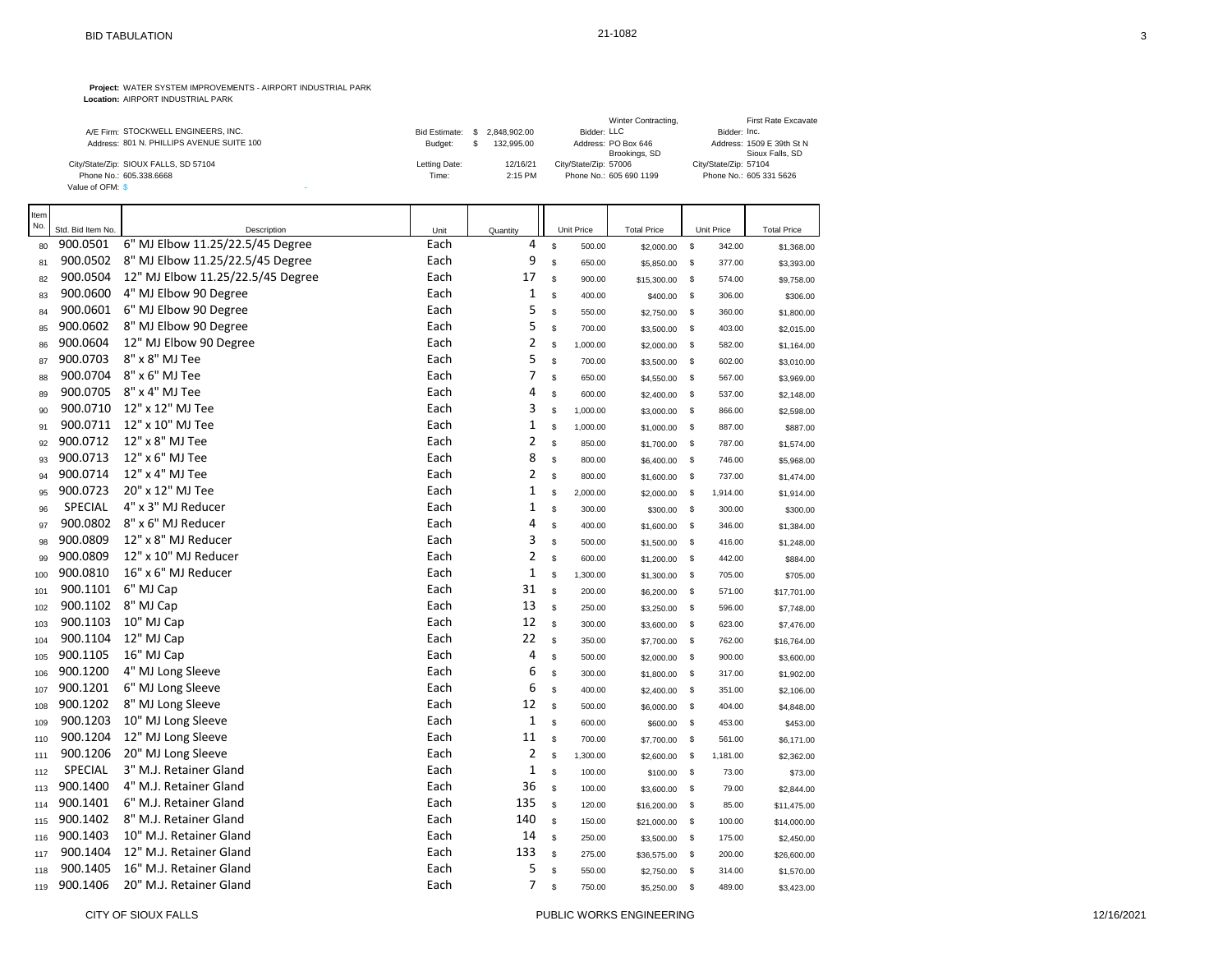|                                           |               |              | Winter Contracting,     | First Rate Excavate       |
|-------------------------------------------|---------------|--------------|-------------------------|---------------------------|
| A/E Firm: STOCKWELL ENGINEERS, INC.       | Bid Estimate: | 2.848.902.00 | Bidder: LLC             | Bidder: Inc.              |
| Address: 801 N. PHILLIPS AVENUE SUITE 100 | Budget:       | 132.995.00   | Address: PO Box 646     | Address: 1509 E 39th St N |
|                                           |               |              | Brookings, SD           | Sioux Falls, SD           |
| City/State/Zip: SIOUX FALLS, SD 57104     | Letting Date: | 12/16/21     | City/State/Zip: 57006   | City/State/Zip: 57104     |
| Phone No.: 605.338.6668                   | Time:         | $2:15$ PM    | Phone No.: 605 690 1199 | Phone No.: 605 331 5626   |
| Value of OFM: \$                          |               |              |                         |                           |

| Item<br>No. | Std. Bid Item No. | Description                                      | Unit | Quantity       |             | Unit Price | <b>Total Price</b> |               | Unit Price | <b>Total Price</b> |
|-------------|-------------------|--------------------------------------------------|------|----------------|-------------|------------|--------------------|---------------|------------|--------------------|
| 120         | 900.1502          | Fire Hydrant                                     | Each | 17             | \$          | 4,000.00   | \$68,000.00        | $\mathfrak s$ | 2,862.00   | \$48,654.00        |
| 121         | 900.1503          | 6" Fire Hydrant Extension                        | Each | $\overline{2}$ | $\mathbb S$ | 1,000.00   | \$2,000.00         | <b>S</b>      | 673.00     | \$1,346.00         |
| 122         | 900.1507          | <b>Temporary Fire Hydrant</b>                    | Each | 9              | $\mathbb S$ | 750.00     | \$6,750.00         | \$            | 900.00     | \$8,100.00         |
| 123         | 900.1600          | <b>Temporary Water Service</b>                   | Each | 14             | s           | 250.00     | \$3,500.00         | \$            | 3,000.00   | \$42,000.00        |
| 124         | 900.1601          | <b>Temporary Water Main</b>                      | Ft   | 1100           | \$          | 10.00      | \$11,000.00        | \$            | 12.00      | \$13,200.00        |
| 125         | 900.1700          | 4" Water Main Adjustment                         | Each | 1              | \$          | 1,500.00   | \$1,500.00         | \$            | 1,950.00   | \$1,950.00         |
| 126         | 900.1701          | 6" Water Main Adjustment                         | Each | $\mathbf 1$    | \$          | 2,000.00   | \$2,000.00         | \$            | 1,950.00   | \$1,950.00         |
| 127         | 900.1702          | 8" Water Main Adjustment                         | Each | $\mathbf 1$    | $\mathbb S$ | 2,500.00   | \$2,500.00         | \$            | 2,150.00   | \$2,150.00         |
| 128         | 900.1704          | 12" Water Main Adjustment                        | Each | 1              | <b>S</b>    | 3,000.00   | \$3,000.00         | \$            | 2,350.00   | \$2,350.00         |
| 129         | 900.1750          | <b>Connect To Existing Water Main</b>            | Each | $\overline{4}$ | \$          | 1,000.00   | \$4,000.00         | \$            | 2,650.00   | \$10,600.00        |
| 130         | 900.1751          | Cut and Tie To Existing Water Main               | Each | 34             | \$          | 1,500.00   | \$51,000.00        | - \$          | 2,650.00   | \$90,100.00        |
| 131         | 900.1902          | 8" C900 DR 18 PVC Water Main-Extra Depth         | Ft   | 195            | \$          | 70.00      | \$13,650.00        | \$            | 65.00      | \$12,675.00        |
| 132         | 900.2000          | Excavate & Backfill for City Furnished Smith Tap | Each | 3              | $\mathbb S$ | 1,000.00   | \$3,000.00         | \$            | 2,500.00   | \$7,500.00         |
| 133         | 900.3000          | <b>Water Service Disconnect</b>                  | Each | 10             | s           | 400.00     | \$4,000.00         | \$            | 1,000.00   | \$10,000.00        |
| 134         | 900.3010          | Water Service Reconnect, 1" Service              | Each | 6              | $\mathbb S$ | 750.00     | \$4,500.00         | \$            | 1,050.00   | \$6,300.00         |
| 135         | 900.3030          | Water Service Reconnect, 1-1/2" Service          | Each | $\overline{2}$ | $\mathbb S$ | 850.00     | \$1,700.00         | $\mathbb{S}$  | 1,100.00   | \$2,200.00         |
| 136         | 900.3040          | Water Service Reconnect, 2" Service              | Each | $\overline{2}$ | <b>S</b>    | 1,000.00   | \$2,000.00         | \$            | 1,150.00   | \$2,300.00         |
| 137         | <b>SPECIAL</b>    | 4" x 2" Water Service Tap                        | Each | $\mathbf{1}$   | $\mathbb S$ | 1,000.00   | \$1,000.00         | $\mathbb{S}$  | 1,024.00   | \$1,024.00         |
| 138         | 900.3115          | 6" x 2" Water Service Tap                        | Each | $\mathbf 1$    | \$          | 1,250.00   | \$1,250.00         | \$            | 1,026.00   | \$1,026.00         |
| 139         | 900.3120          | 8" x 1" Water Service Tap                        | Each | 3              | \$          | 1,100.00   | \$3,300.00         | $\mathbb{S}$  | 820.00     | \$2,460.00         |
| 140         | 900.3160          | 12" x 1" Water Service Tap                       | Each | 3              | \$          | 1,200.00   | \$3,600.00         | - \$          | 951.00     | \$2,853.00         |
| 141         | 900.3170          | 12" x 1-1/2" Water Service Tap                   | Each | $\overline{2}$ | \$          | 1,350.00   | \$2,700.00         | \$            | 1,152.00   | \$2,304.00         |
| 142         | 900.3200          | 1" Water Service Curb Stop                       | Each | 3              | $\mathbb S$ | 600.00     | \$1,800.00         | \$            | 367.00     | \$1,101.00         |
| 143         | 900.3220          | 1-1/2" Water Service Curb Stop                   | Each | $\mathbf{1}$   | \$          | 800.00     | \$800.00           | \$            | 550.00     | \$550.00           |
| 144         | 900.3230          | 2" Water Service Curb Stop                       | Each | 1              | \$          | 1,000.00   | \$1,000.00         | $\mathbb{S}$  | 693.00     | \$693.00           |
| 145         | 900.3500          | 1" PEXa Water Service Piping                     | Ft   | 176            | \$          | 35.00      | \$6,160.00         | \$            | 27.00      | \$4,752.00         |
| 146         | 900.3520          | 1-1/2" PEXa Water Service Piping                 | Ft   | 44             | \$          | 40.00      | \$1,760.00         | \$            | 31.00      | \$1,364.00         |
| 147         | 900.3530          | 2" PEXa Water Service Piping                     | Ft   | 33             | s           | 50.00      | \$1,650.00         | $\mathbb S$   | 37.00      | \$1,221.00         |
| 148         | 900.4000          | <b>Water Main Insulation</b>                     | Ft   | 40             | $\mathbb S$ | 7.00       | \$280.00           | \$            | 15.00      | \$600.00           |
| 149         | 900.6250          | Valve Box Marker                                 | Each | 8              | <b>S</b>    | 100.00     | \$800.00           | \$            | 181.00     | \$1,448.00         |
| 150         | 900.8000          | 4" Water Main Bedding Material                   | Ft   | 344            | \$          | 4.00       | \$1,376.00         | \$            | 5.00       | \$1,720.00         |
| 151         | 900.8001          | 6" Water Main Bedding Material                   | Ft   | 707            | \$          | 5.00       | \$3,535.00         | \$            | 6.00       | \$4,242.00         |
| 152         | 900.8002          | 8" Water Main Bedding Material                   | Ft   | 2572           | \$.         | 6.00       | \$15,432.00        | \$            | 7.00       | \$18,004.00        |
| 153         | 900.8004          | 12" Water Main Bedding Material                  | Ft   | 3363           | \$          | 7.00       | \$23,541.00        | \$            | 9.00       | \$30,267.00        |
| 154         | 900.8006          | 20" Water Main Bedding Material                  | Ft   | 46             | \$          | 9.00       | \$414.00           | \$            | 15.00      | \$690.00           |
| 155         | 900.8100          | Water Service Bedding Material                   | Ft   | 253            | s           | 4.00       | \$1,012.00         | \$            | 4.00       | \$1,012.00         |
| 156         | 975.1000          | <b>Trenchless Construction</b>                   | Ft   | 487            | \$          | 85.00      | \$41,395.00        | \$            | 207.00     | \$100,809.00       |
| 157         | 975.1100          | <b>Casing Pipe</b>                               | Ft   | 100            | \$          | 100.00     | \$10,000.00        | <b>S</b>      | 85.00      | \$8,500.00         |
| 158         | 975.1200          | <b>Carrier Pipe</b>                              | Ft   | 120            | \$          | 50.00      | \$6,000.00         | <b>S</b>      | 78.00      | \$9,360.00         |
| 159         | 975.1320          | Bore Obstruction-Horizontal Excavation           | Each | $\overline{2}$ | \$.         | 2,000.00   | \$4,000.00         | $\mathbb S$   | 500.00     | \$1,000.00         |